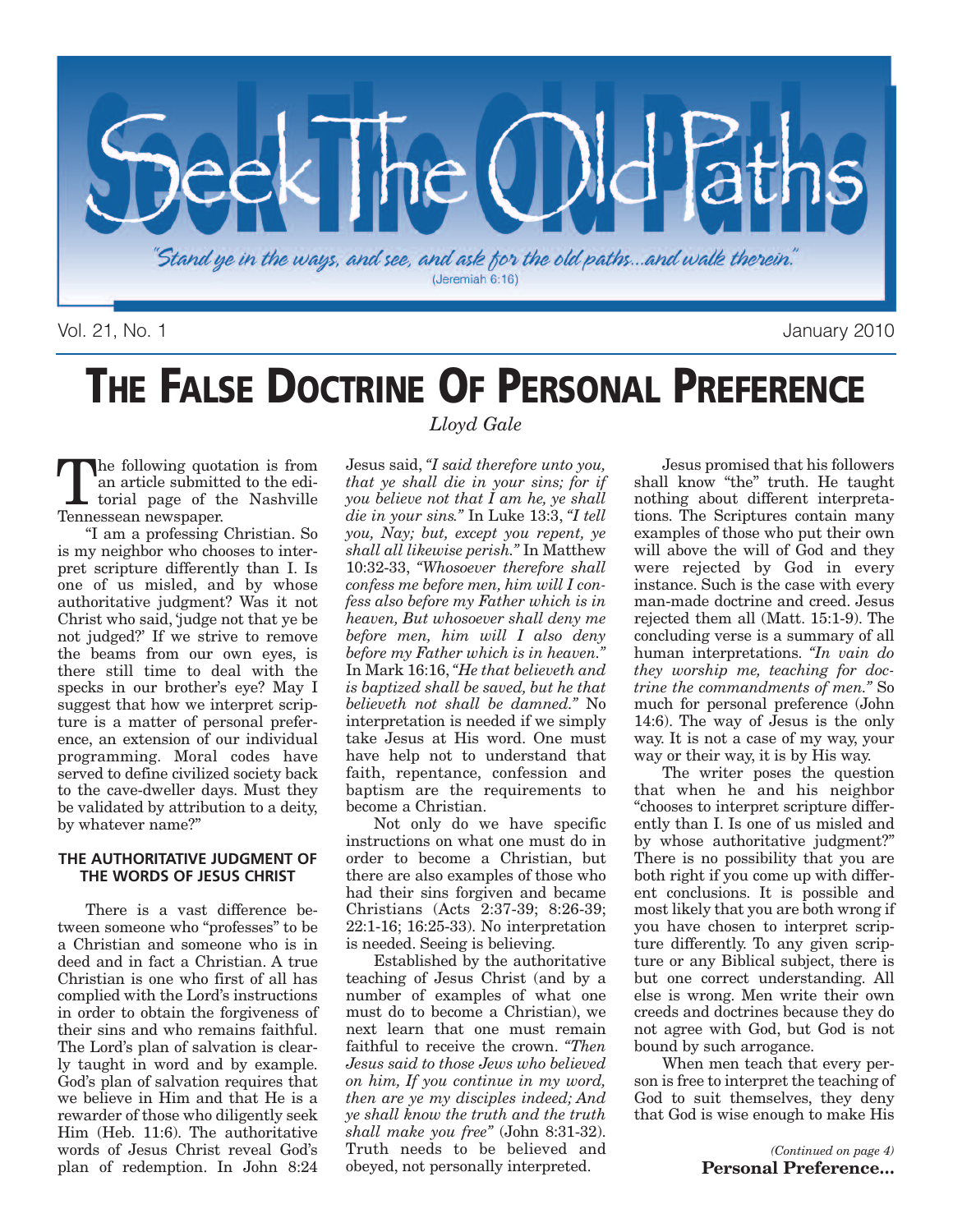

the cry and wail of so many today is that there is no set pattern or standard to follow. The digressives whimper and whine, sneer and mock, at those who demand that all men follow the Lord's set of rules; and, that all men can know what those rules are.

### **THERE IS A PATTERN**

There is a PATTERN, despite the cry of liberals and digressives to the contrary. There is a set of rules by which we must live (cf. 2 Thess. 3:14) and by which we will be judged (John 12:48). The rules (commands, laws) are God's rules, not man's rules (2 Tim. 3:16-17; 2 Peter 1:21). All men must learn the God-given rules of life and abide by them or suffer certain and complete destruction (cf. 2 Thess. 1:7-9). Notice the following scriptures which speak plainly of God's **pattern.**

Paul told Timothy to *"Hold fast the form of sound words, which thou hast heard of me, in faith and love which is in Christ Jesus"* (2 Tim. 1:13). The Greek word for "form" means "an outline, sketch, example, pattern" (Thayer). The word is also used in 1 Timothy 1:16 where it is translated "pattern." *"Howbeit for this cause I obtained mercy, that in me first Jesus Christ might shew forth all longsuffering, for a pattern to them which should hereafter believe on him to life everlasting."* Paul serves as an example, a pattern, for those who believe and obey the Lord. Now, is there a pattern or not?

Hebrews 8:5 reads, *"Who serve unto the example and shadow of heavenly things, as Moses was admonished of God when he was about to make the tabernacle: for, See, saith he, that thou make all things according to the pattern shewed to thee in the mount."* In the Old Testament, Moses had been given instructions by God for building the tabernacle and then warned that he build it, in all respects, *"according to the pattern shewed thee in the mount"* (cf. Exodus 25:9,40). The emphasis here is that since God demanded strict adherence to His specific instructions (pattern) in the Old Testament, a law inferior to the New Testament, He most assuredly demands strict adherence to His specific instructions (pattern) in the New Testament, a law superior to the Old Testament. The new law (pattern, rule, standard) is established upon better promises and is a better covenant (v.6); therefore, it demands an even greater respect and obedience.

Romans 6:17 speaks about a "form of doctrine." *"But God be thanked, that ye were the servants of sin, but ye have obeyed from the heart that form of doctrine which was delivered you."* The word "form" has to do with a certain stamp, shape, model, pattern. "In the technical sense, the pattern in conformity to which a thing must be made" (Thayer). Those in the church at Rome, having obeyed that "form of doctrine" (water baptism), the model or pattern, a certain rule of compliance, were freed from their sins. Their sins were not forgiven before they obeyed the rules of God, they were forgiven after they obeyed the rules — the pattern.

There is such a thing as "sound doctrine." Sound doctrine is God's pattern. The laws or rules of God are made *"for whoremongers, for them that defile themselves with mankind, for menstealers, for liars, for perjured persons, and if there be any other thing that is contrary to sound doctrine"* (1 Tim. 1:10).

There are certain rules of conduct that those who will be saved are to follow. Paul said, *"Those things, which ye have both learned, and received, and heard, and seen in me, do: and the God of peace shall be with you"* (Phil. 4:9).*"Be ye followers of me,* *even as I also am of Christ"* (1 Cor. 11:1). *"And the things that thou hast heard of me among many witnesses, the same commit thou to faithful men, who shall be able to teach others also"* (2 Tim. 2:2).

Those who depart from God's pattern provoke the wrath of God and bring upon themselves certain destruction (Gal. 1:6-9; Rom. 3:10-18; Phil. 3:18-19; 2 Thess. 1:9; 2 Peter 2:1-2; 3:16).

### **CLING TO THE PATTERN**

We must hold to and continue in the pattern just as the faithful of the first century did. They stood fast in God's law (cf. 1 Peter 5:12; Acts 13:43; Rom. 5:2; 1 Cor. 15:1).

Timothy was told to *"Hold fast the form of sound words, which thou hast heard of me, in faith and love which is in Christ Jesus"* (2 Tim. 1:13). All Christians are exhorted, saying, *"Let us hold fast the profession of our faith without wavering; (for he is faithful that promised)"* (Heb. 10:23). The church at Thyatira was told, *"But that which ye have already hold fast till I come"* (Rev. 2:25). To the church at Philadelphia, we read, *"Behold, I come quickly: hold that fast which thou hast, that no man take thy crown"* (Rev. 3:11).

When Paul and Barnabas traveled among the churches they had earlier established, we read of them *"Confirming the souls of the disciples, and exhorting them to continue in the faith, and that we must through much tribulation enter into the kingdom of God"* (Acts 14:22). To the churches throughout Galatia, Paul wrote, *"Stand fast therefore in the liberty wherewith Christ hath made us free, and be not entangled again with the yoke of bondage"* (Gal. 5:1).

*"Therefore, brethren, stand fast, and hold the traditions which ye have been taught, whether by word, or our epistle"* (2 Thess 2:15).*"That ye may be mindful of the words which were spoken before by the holy prophets, and of the commandment of us the apostles of the Lord and Saviour"* (2 Peter 3:2).

#### **GUARD THE PATTERN**

We must contend for and guard the pattern. If there is no set standard, this would be unnecessary.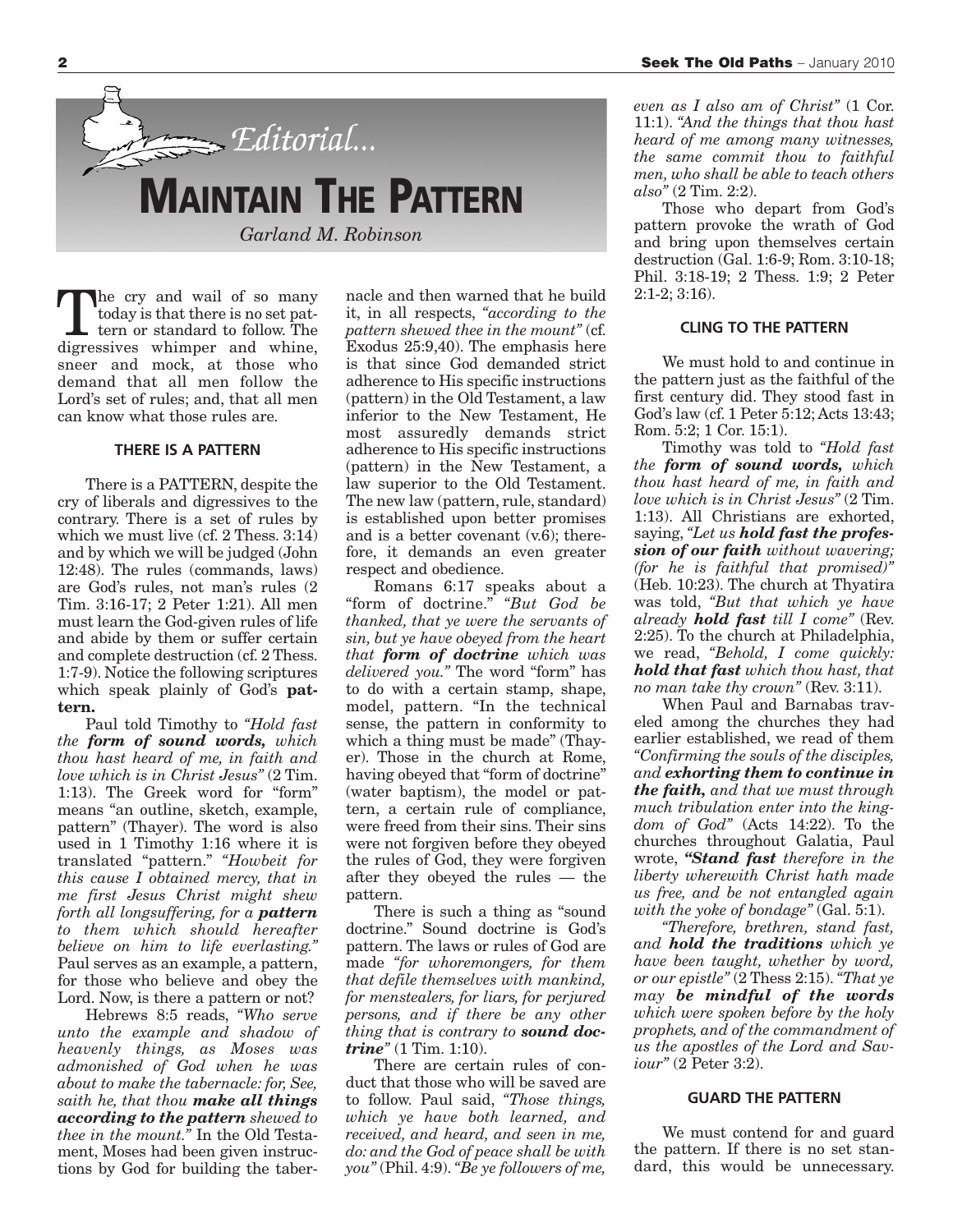However, Jude tells us, *"Beloved, when I gave all diligence to write unto you of the common salvation, it was needful for me to write unto you, and exhort you that ye should earnestly contend for the faith which was once delivered unto the saints"* (Jude 1:3). The words "earnestly contend" mean to "struggle for." Why would God have us struggle for that which does not exist? The point is, "the faith," the system of faith, God's Way, the law of God, the New Testament, the pattern, is to be maintained. It is so important that we are exhorted to struggle (contend) to maintain it. Therefore we must uphold it and guard it closely.

*"But Saul increased the more in strength, and confounded the Jews which dwelt at Damascus, proving that this is very Christ"* (Acts 9:22). Paul used the Scriptures (the pattern) to confound the Jews. The word confound means to be in disorder and uproar. He proved from the Scriptures (God's set order, instructions, pattern) that Jesus is the Christ. If the Bible is so powerful, it surely must be guarded and upheld. Notice other passages on the subject. *"And he reasoned in the synagogue every sabbath, and persuaded the Jews and the Greeks"* (Acts 18:4). *"For he mightily convinced the Jews, and that publickly, shewing by the scriptures that Jesus was Christ"* (Acts 18:28).

Many were the occasions when the Gospel was upheld by exposing those who had violated it and demanding that men keep its commandments. *"To whom we gave place by subjection, no, not for an hour; that the truth of the gospel might continue with you"* (Gal. 2:5). *"But when Peter was come to Antioch, I withstood him to the face, because he was to be blamed"* (Gal. 2:11). Paul did this because Peter had violated the pattern. Those who would not repent were withdrawn from (1 Cor. 5) and/or "marked" (Rom. 16:17; 1 Tim. 1:20; 2 Tim. 1:15; 2:17).

The church at Philippi was told, *"Only let your conversation be as it becometh the gospel of Christ: that whether I come and see you, or else be absent, I may hear of your affairs, that ye stand fast in one spirit, with one mind striving together for the faith of the gospel"* (Phil. 1:27).

#### **DON'T FORSAKE THE PATTERN**

We must not leave nor forsake the pattern. *"Be not carried about with divers and strange doctrines..."* (Heb. 13:9).*"That we henceforth be no more children, tossed to and fro, and carried about with every wind of doctrine, by the sleight of men, and cunning craftiness, whereby they lie in wait to deceive"* (Eph. 4:14).

Do you love the pattern, the old Jerusalem way, the Lord's Way? Jere-

miah was commanded to write, *"Thus saith the LORD, Stand ye in the ways, and see, and ask for the old paths, where is the good way, and walk therein, and ye shall find rest for your souls. But they said, We will not walk therein"* (Jer. 6:16).

Will you do the will of the Lord or your own will? Will you seek to follow the pattern or refuse to do so as those of Jeremiah's day? The choice is yours.



If is common today for churches to have bake sales, yard sales, raffles and such in order to raise money. But the only method of raising money for the churches' needs found in the Bible is this, "Now concerning the collect t is common today for churches to have bake sales, yard sales, raffles and such in order to raise money. But the only method of raising money for the churches' needs found in the Bible is this, *"Now conof Galatia, even so do ye. Upon the first day of the week let every one of you lay by him in store, as God hath prospered him, that there be no gatherings when I come"* (I Cor. 16:1-2). This is a God-given pattern (order) for raising money for the church. The phrase "each one" refers to Christians, not those outside the church. This giving is to be done on the first day of the week.

The responsibility for supplying the needs of the church is the obligation of Christians.When the members of the church rise to the occasion to meet the needs of the church, then God has promised His blessings. Jesus praised the widow for giving her last two mites at the temple (Luke 21:1-4). He has promised abundant blessings to the one who gives liberally (Luke 6:28; 2 Cor. 9:6-8). When a Christian gives in a sacrificial manner, then it is treasure that is laid up to his or her account in heaven (Matt. 19:21; Phil. 4:17-18).

Our Lord has said, *"It is more blessed to give than to receive"* (Acts 20:35). When there was a famine in the city of Jerusalem, Paul did not go to those outside the church for help. He asked his fellow Christians in Macedonia and Corinth to help provide relief for the brethren in Jerusalem (2 Cor. 8:1-15). And, they gave liberally.

The church is not a business. The church is a divine institution designed by God and paid for with the precious blood of Jesus Christ (Eph. 3:9-11; Acts 20:28). Shall we take the house of God and make it a den of thieves?

It is common today for churches to have bake sales, yard sales, raffles and such in order to raise money for the churches. THIS IS A NO, NO!

*— Charlie Turner, Elder 215 Lakeshore Dr. McMinnville, TN 37110*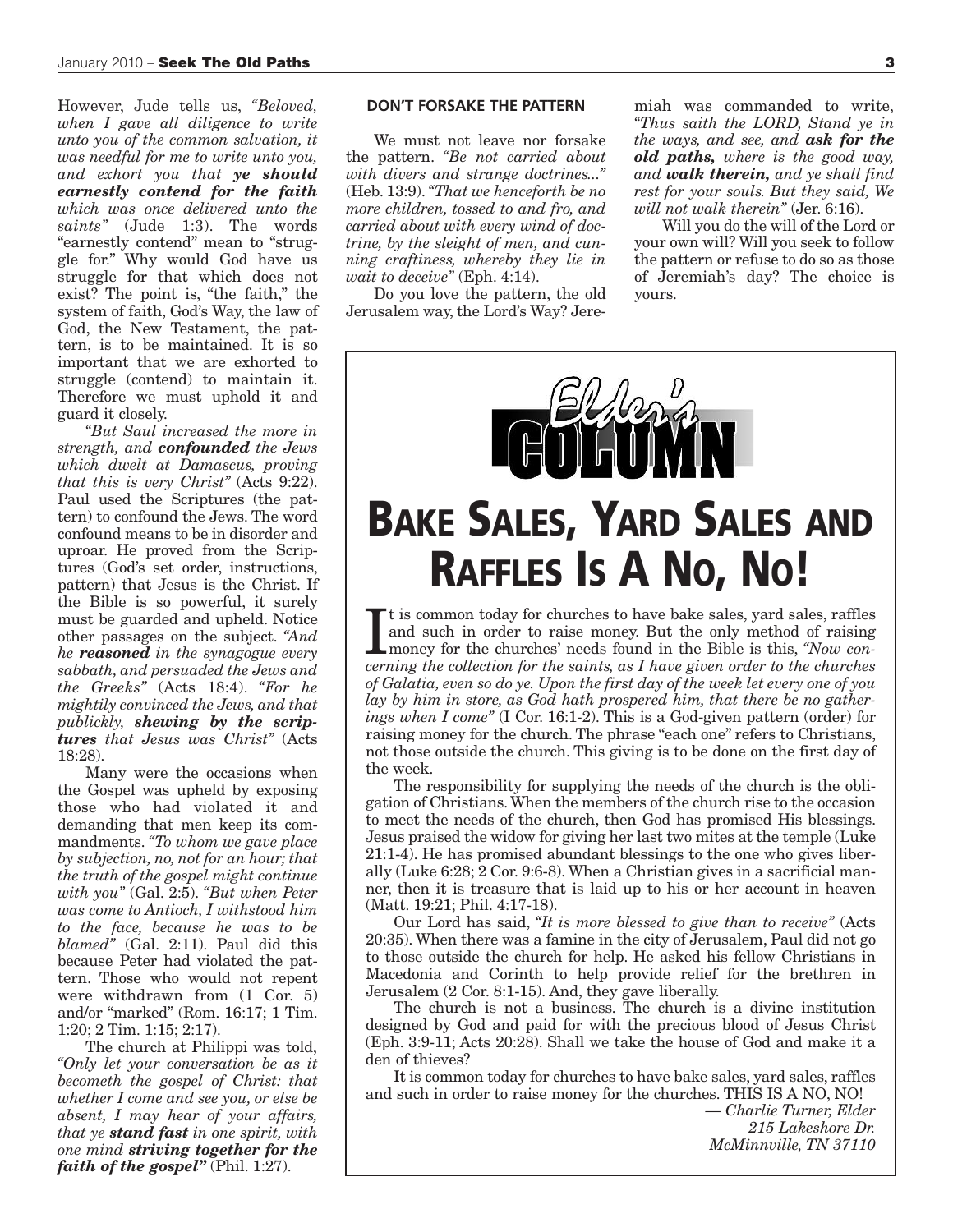### **Personal Preference…**

*(Continued from page 1)*

will plain for mankind. They teach that God is the author of confusion. First Corinthians 14:33 says, *"For God is not the author of confusion, but of peace, as in all the churches of the saints."* Did Adam and Eve misinterpret God's instructions? I think not. They just chose to make their own interpretation. It cost them eternal life and paradise.

Now just who is it that desires religious confusion and chaos on earth? Just what is the consequence of division? Listen to the words of Jesus Christ as He prayed for the unity of all Christians. *"Neither pray I for these alone, but for them also which shall believe on me through their word; That they may all be one; as thou, Father art in me and I in thee, that they also may be one in us; that the world may believe that thou hast sent me. And the glory that thou gayest me have I given them; that they may be one even as we are one; I in them and thou in me, that they may be made perfect in one; and that the world may know thou hast sent me, and hast loved them, as thou hast loved me"* (John 17:20-23).

Does anyone believe Jesus prayed for the impossible? And just what did the Holy Spirit direct Paul to teach about the unity of all Christians? *"Now I beseech you brethren, by the name of our Lord Jesus Christ, that you all speak the same thing, and that there be no divisions among you; but that ye be perfectly joined together in the same mind and in the same judgment"* (I Cor. 1:10-15). There's no authority for individual interpretations found in these verses. The doctrine of individual interpretation did not come from God. It came from Satan and his messengers.

I find it interesting that the writer of this article pleads for individual interpretation and then lifts a scripture out of context and evidently expects the reader to agree. He becomes judgmental of those he assumes are incorrectly making judgments. Does he not recognize the fallacy of his own inconsistency?

A careful student of the Scriptures would see that Jesus was teaching that hypocritical judgment is wrong. One should not judge some-

one else for the same things of which they are guilty. Did the writer fail to read the conclusion? *"Thou hypocrite, first cast out the beam out of thine own eye; and thou shalt see clearly to cast out the mote out of thy brother's eye"* (Matt. 7:1-5). First do one thing and then do the other. The other being what? To cast out thy brother's mote.

In John 7:24 Jesus said, *"Judge not according to appearance, but judge righteous judgment."* In this verse Jesus teaches that we must not make uninformed, superficial judgments but we are commanded to make "righteous judgments." A righteous judgment is a judgment based on the teaching of God's word. It is the standard of judgment. If God's word teaches that something is wrong, then Christians have the responsibility to also teach the same. If Christians do not proclaim God's word, then just who will do so?

Common sense should teach anyone that life would be impossible without the ability to make judgments. How ironic it is for someone to judge someone that they claim has made a judgment. Do they not see the self contradiction? Since God's word condemns homosexual conduct, then Christians are obligated to do the same. If God's word teaches that abortion is wrong then Christians must do the same. Such is the way to make "righteous judgments."

The Apostle Paul instructed Timothy (and the rest of us as well) how to determine what God's word teaches. *"Study to show thyself approved unto God, a workman that needeth not to be ashamed, rightly dividing the word of truth"* (II Tim. 2:15).

The problem is that most people today are unwilling to put forth the time and effort to "rightly divide" the word of God. They are then subject to any and every false doctrine of men. Many mistakenly think that whatever they choose to believe is acceptable unto God. Such a conclusion is a deadly mistake. Just because a person believes a thing to be true does not make it true. We will all be judged by the exact same standard for there is no respect of persons with God (cf. Rom. 2:11). Jesus said, *"He that rejecteth me, and receiveth not my words, hath one that judgeth him; the words that I have spoken, the same shall judge him in the last day"*

(John 12:48). *"I am the way, the truth and the life; no man cometh unto the Father but by me"* (John 14:6).

The writer under review shows his lack of respect for the one and only God (as well as his secular humanism indoctrination) by his flippant mention of human moral codes that he claims have served to define civilized society back to cave-dweller days. Evidently the writer knows little about the immoral and cruel civil codes of a large part of the human race when the Creator's laws were abandoned. What an insult to our Creator to speak of "attribution to a deity, by whatever name."

What comes to my mind are the words of Jesus Christ. *"Not everyone that saith unto me Lord, Lord, shall enter into the kingdom of heaven; but he that doeth the will of my Father which is in heaven. Many will say unto me in that day, Lord, Lord, have we not prophesied in thy name? And in thy name done many wonderful works? And I will profess unto them, I never knew you, depart from me, ye that work iniquity"* (Matt. 7:21-23).

No my friends, one belief is not as good as another. It is possible to understand the teaching of God alike. If we can all agree that two plus two equals four then it is possible to understand things alike. We agree because we all accept the same standard. We conclude without individual interpretation. Are some matters more complicated than two plus two equals four? Yes indeed, which means that more time and effort is required to learn the truth. Shall we stop at two plus two or can we learn that 12 times 12 equals 144? Do people sometimes reach different answers? Yes, but honest people will accept the truth when it is pointed out to them.

Why, for example, do men refuse to learn the truth about judging when it has been pointed out to them time and time again? The answer is they do not want to learn the truth. Such are blind leaders of the blind and Jesus said that their destiny is settled (Matt. 15:13-14).

The writer of this article states; "May I suggest that how we interpret scriptures is a matter of personal preference, an extension of our individual programming." Yes, indeed, you may suggest such non-sense, but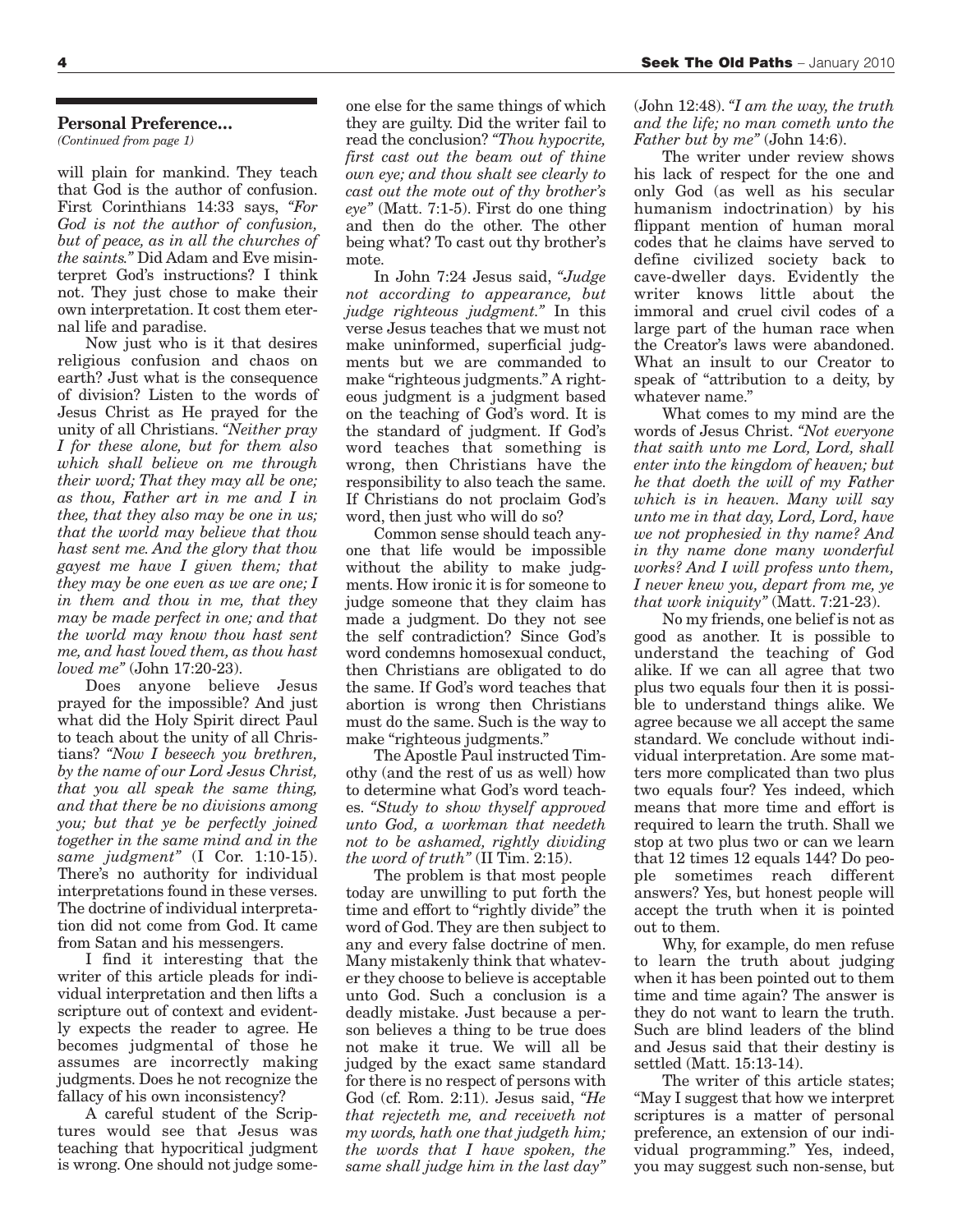only simple minded people would believe such to be true. Try such an excuse when you file your income tax or when you exceed the speed limit or when you pay your bills. Tell the judge that it was just an extension of your individual programming and see how well it works. It won't work in this world and it won't work in the world to come.

Yes, when you and your neighbor interpret the Scriptures differently, one or both of you are misled and you will be judged by the authoritative judgment of God's holy, inspired word. The philosophy being propagated by this misguided and misguiding soul is politically correct and has many advocates. Let not God's people be deceived with the false concept that one belief is just as valid as another. The Oracles of God are filled with examples that such is not (in any fashion) true. Man cannot save himself or dictate his own terms of salvation. There is but one way and it is the Lord's way. Believing the truth and living the truth has seldom been popular, but it is the only road that leads to heaven.

The way that leads to heaven is strait and narrow. The path that appeals to the flesh is broad and well traveled, but according to the authoritative words of Jesus Christ, the broad road leads to destruction (Matt. 7:13-14).

I point out this God-given truth, not to embarrass or hurt any precious soul, but because I love them and desire that they may be in the right relationship with their Creator. Saul of Tarsus had to be confronted when he was headed in the wrong direction.To his everlasting credit he was honest enough to admit that he was wrong and became the great Apostle Paul (Acts 22:1-21).

God's word teaches each and everyone of us the same thing because our Lord is no respecter of persons. There is no partiality with our Creator. He is the God of love, grace, mercy, truth and justice. God is light and in Him is no darkness at all (I John 1:5). He loved us first, so if we now love Him, we will keep His commandments (John 14:15).

> *Powell Grove church of Christ 1186 Martha Leeville Rd. Lebanon, TN 37090*

### **PAUL'S FAREWELL TO TIMOTHY**

*Marlin Kilpatrick*

There came a time in the life of the apostle Paul when he knew his<br>
a prisoner at Rome — his second imprisonment. Tradition says<br>
be was beheaded at Rome in A D 68. Let's consider three things which life was drawing to an end (cf. II Tim. 4:6-8). The aged apostle was he was beheaded at Rome in A.D. 68. Let's consider three things which enabled Paul to be prepared for his farewell.

First, Paul said, *"I have fought a good fight"* (II Tim. 4:7). The Christian life is a warfare, not physical, but spiritual (cf. II Cor. 10:3-5). Faithful Christians are "good soldiers of Jesus Christ" (II Tim. 2:3). Our warfare is a constant battle against the forces of evil. We must ever resist the devil (James 4:7). Paul set an example worthy our imitation (I Cor. 11:1). He would not have been "ready" for his departure had he not fought a good fight against the evil of his day. Brethren, there's presently a war going on, are we in it?

Second, Paul said, *"I have finished my course"* (II Tim. 4:7). Paul's "course" was determined by Christ. Jesus said to Paul, "I have chosen thee for this purpose" (Acts 26:16ff). Paul was a witness of the resurrected Lord: a minister of the Gospel sent to the Gentiles, "To open their eyes and to turn them from darkness to light, and from the power of Satan to God, that they might receive forgiveness of sins, and inheritance among them which are sanctified by faith that is in me" (vs.16,17). All of what the Lord wanted Paul to do, he had done to the best of his ability. Are we "working out our own salvation, with fear and trembling" (Phil. 2:12)?

Third, Paul said, *"I have kept the faith"* (II Tim. 4:7). Notice carefully how the personal pronoun "I" appears in each of these statements. Like Paul, each Christian is responsible for his/her own salvation."The faith" is the Gospel of Christ — the system of faith (Rom. 1:16,17). Paul preached the Gospel publicly and from house to house (Acts 20:20). He defended the faith (Phil. 1:7,17). If ever there was a man who obeyed Jude's command to "earnestly contend for the faith," Paul was that man. Right here is where many preachers fail in their calling. Why? Because they are either (1) ignorant of how to defend the truth, and/or (2) they fail to see the need to do so.

Brethren, my greatest concern (and hopefully yours too) is that I might come to the end of my life and be able to say,"I am ready" (II Tim. 4:6). Paul was ready to die. How ready are you? Think about it.

*lmkilpatrick1@netzero.net 1336 Spring Lake Rd. Fruitland Park, FL 34731*

### DID YOU KNOW the church of Christ does not sub-

scribe to any church discipline, creed or manual other than the Bible? The church consists of obedient servants who have been baptized into Christ for the remission of sins and thus added to the church by the Lord. They are called Christians and only Christians, nothing more and nothing less. Acts 2:47, Acts 11:26 and Romans 16:16 reveals these clear facts. The Lord's church (the church of Christ) does not add to God's Word, nor does it take away from God's Word. This is made clear in Deuteronomy 4:2, Proverbs 30:6 and Revelation 22:18-19. The Bible and the Bible alone is its guide because it was given by the inspiration of God (II Tim. 3:16-17).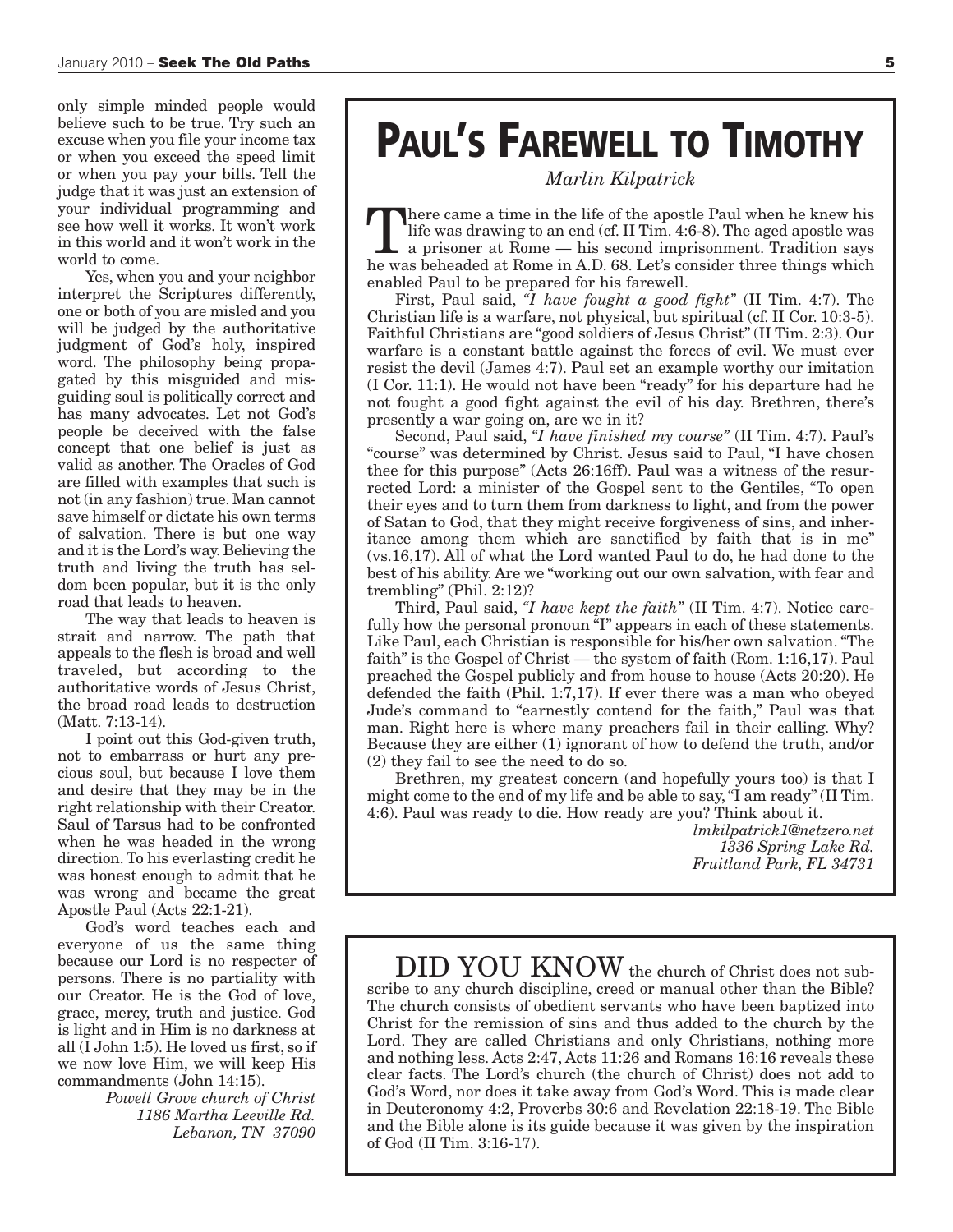### **WHAT DO WE KNOW ABOUT HADES?**

The word *hades* is often used<br>and thought of as a milder way<br>of saying the word HELL. But<br>hades is not the word hell. It is a difand thought of as a milder way *hades* is not the word hell. It is a different word altogether. When we think of hell, the word is *gehenna,* not *hades*.

*Hades* is the place the dead (all the dead) go when they die. All who die go to *hades:* both the good and the bad, the righteous and the wicked, the saved and the lost. The Greek word *hades* is defined as: "unseen, the place (state) of departed souls, the nether world, the realm of the dead." The Hebrew word *sheol* is equivalent to the Greek word *hades.*

In *hades,* there is a place or compartment of punishment. Regarding the rich man of Luke 16 we read: "And in **hell** (*hades*) he lift up his eyes, being in **torments**, and seeth Abraham afar off, and Lazarus in his bosom. And he cried and said, Father Abraham, have mercy on me, and send Lazarus, that he may dip the tip of his finger in water, and cool my tongue; for I am **tormented in this flame**" (Luke 16:23-24). It is called a "place of torment" in verse 28.

The place of torment in *hades* is also referred to in II Peter 2:4 where we read that "...God spared not the angels that sinned, but cast them down to **hell** (*tartaros*), and delivered them into chains of darkness, to be reserved unto judgment." The word *tartaros* is used here instead of the word *hades* and is the only time the word appears in the New Testament. It is a place of punishment. The angles are held in "chains of darkness." It exists now and will continue until the second coming of Christ, at which time, all the dead will be judged. The angels who sinned are held in *tartaros (hades).* Notice again that verse four says they are "reserved unto judgment."

Another compartment or place in *hades* is called *paradise.* To one of the thieves on the cross, Jesus said,"...To day shalt thou be with me in **paradise**" (Luke 23:43). Jesus went to *hades* in the part called *paradise.* We read in Acts 2:27, "Because thou wilt not leave my soul in **hell** (*hades*), neither wilt thou suffer thine Holy One to see corruption." Jesus was not in

torment in paradise. The compartment or side of *hades* called *paradise* is a place of comfort and serenity. Abraham and Lazarus were in paradise for they were in comfort (Luke 16:23). Jesus said to one of the thieves, "To day shalt thou be with me in paradise" (Luke 23:43).

Some wonder what it will be like after death. What the Bible says regarding *hades* gives us a glimpse into that realm. Those who lived their life in disobedience to God will go to that part of *hades (tartaros)* that is reserved for the wicked, for all who disobey God are wicked. All have sinned, there is none righteous, no not one (Rom. 3:23,10). They will be in torment, agony and pain (cf. Luke 16:19-31) awaiting their final judgment (sentencing) to be ushered into eternal hell where their worm dieth not and the fire is not quenched (Mark 9:44), where there is weeping and gnashing of teeth (Matt. 25:30). The smoke of their torment will ascend up for ever and ever and they have no rest day or night (Rev. 14:11). Our finite minds cannot imagine the pain and agony of that terrible place called *tartaros* in the *hadean* realm.

On the other hand, those who lived their life in obedience to God will go to that part of *hades (paradise)* reserved for the righteous. This is a place of peace, comfort and reward — where Abraham and Lazarus were (cf. Luke 16:23-25). All the physical infirmities individuals may have suffered while living on earth do not exist there. Debilitating diseases that ravished the physical body will be no more. Whatever God has in store for us will completely satisfy. There will be no disappointments there! While we do not know exactly what we shall be in that day, we do know that, "when he (Jesus) shall appear, *we shall be like him;* for we shall see him as he is" (I John 3:2). It is a place of no more tears, sorrow, pain or death for all these things shall be done away (Rev. 21:4). The misery suffered in this present world will be no more. The righteous will be truly at rest and peace (Heb. 4:9-16). In the *hadean* world called *paradise,* we await the final judgment (sentencing) where we will be

ushered into the eternal place called heaven to be with the Lord God and all the heavenly host.

Hades is temporary in that it will cease at the judgment. The souls in hades will stand before the Lord to be judged (sentenced). *"When the Son of man shall come in his glory, and all the holy angels with him, then shall he sit upon the throne of his glory: And before him shall be gathered all nations: and he shall separate them one from another, as a shepherd divideth his sheep from the goats"* (Matt. 25:31-32).

On which side do you want to be? On which side are you NOW? Only YOU have the control to direct your life now, which will determine your final destiny in that last great day.

— *Garland M. Robinson, Editor*

### **CONTRIBUTIONS**

| Dry Fork C/C, Tompkinsville, KY\$200                                                                                                                                                                                                                                                                                                                                                                               |  |
|--------------------------------------------------------------------------------------------------------------------------------------------------------------------------------------------------------------------------------------------------------------------------------------------------------------------------------------------------------------------------------------------------------------------|--|
|                                                                                                                                                                                                                                                                                                                                                                                                                    |  |
|                                                                                                                                                                                                                                                                                                                                                                                                                    |  |
| Arlington C/C, McMinnville, TN \$50                                                                                                                                                                                                                                                                                                                                                                                |  |
| Central C/C, Denison, TX\$20                                                                                                                                                                                                                                                                                                                                                                                       |  |
|                                                                                                                                                                                                                                                                                                                                                                                                                    |  |
|                                                                                                                                                                                                                                                                                                                                                                                                                    |  |
|                                                                                                                                                                                                                                                                                                                                                                                                                    |  |
| Kay & Jimmy Williams\$25                                                                                                                                                                                                                                                                                                                                                                                           |  |
| Crandall C/C, Shady Valley, TN \$500                                                                                                                                                                                                                                                                                                                                                                               |  |
|                                                                                                                                                                                                                                                                                                                                                                                                                    |  |
|                                                                                                                                                                                                                                                                                                                                                                                                                    |  |
| ${\bf Anonymous}\dots\hspace{-0.5ex}\dots\hspace{-0.5ex}\dots\hspace{-0.5ex}\dots\hspace{-0.5ex}\dots\hspace{-0.5ex}\dots\hspace{-0.5ex}\dots\hspace{-0.5ex}\dots\hspace{-0.5ex}\dots\hspace{-0.5ex}\dots\hspace{-0.5ex}\dots\hspace{-0.5ex}\dots\hspace{-0.5ex}\dots\hspace{-0.5ex}\dots\hspace{-0.5ex}\dots\hspace{-0.5ex}\dots\hspace{-0.5ex}\dots\hspace{-0.5ex}\dots\hspace{-0.5ex}\dots\hspace{-0.5ex}\dots$ |  |
|                                                                                                                                                                                                                                                                                                                                                                                                                    |  |
|                                                                                                                                                                                                                                                                                                                                                                                                                    |  |
|                                                                                                                                                                                                                                                                                                                                                                                                                    |  |
| Harold & Jackie Knipple\$10                                                                                                                                                                                                                                                                                                                                                                                        |  |
|                                                                                                                                                                                                                                                                                                                                                                                                                    |  |
|                                                                                                                                                                                                                                                                                                                                                                                                                    |  |
| Bobby & Mary Lawrence\$100                                                                                                                                                                                                                                                                                                                                                                                         |  |
| Dorothy Gilley in memory of                                                                                                                                                                                                                                                                                                                                                                                        |  |
|                                                                                                                                                                                                                                                                                                                                                                                                                    |  |
|                                                                                                                                                                                                                                                                                                                                                                                                                    |  |
|                                                                                                                                                                                                                                                                                                                                                                                                                    |  |
|                                                                                                                                                                                                                                                                                                                                                                                                                    |  |
|                                                                                                                                                                                                                                                                                                                                                                                                                    |  |
| Carl & Agnes Thompsen\$10                                                                                                                                                                                                                                                                                                                                                                                          |  |
|                                                                                                                                                                                                                                                                                                                                                                                                                    |  |
| Saks C/C, Anniston, AL\$50                                                                                                                                                                                                                                                                                                                                                                                         |  |
| H. B. & Pollyanna Garrison\$50                                                                                                                                                                                                                                                                                                                                                                                     |  |
| Donald & Joyce Tiffany\$50                                                                                                                                                                                                                                                                                                                                                                                         |  |
|                                                                                                                                                                                                                                                                                                                                                                                                                    |  |
| Liberty C/C, Belle, MO\$50                                                                                                                                                                                                                                                                                                                                                                                         |  |
| Russell & Carol Heck\$25                                                                                                                                                                                                                                                                                                                                                                                           |  |
| Bobby & Mary Lawrence\$100                                                                                                                                                                                                                                                                                                                                                                                         |  |
| Beginning Balance \$9,976.43                                                                                                                                                                                                                                                                                                                                                                                       |  |
| Contributions\$2,835.00                                                                                                                                                                                                                                                                                                                                                                                            |  |
| Debits                                                                                                                                                                                                                                                                                                                                                                                                             |  |
|                                                                                                                                                                                                                                                                                                                                                                                                                    |  |
|                                                                                                                                                                                                                                                                                                                                                                                                                    |  |
| Ending Balance \$10,831.57                                                                                                                                                                                                                                                                                                                                                                                         |  |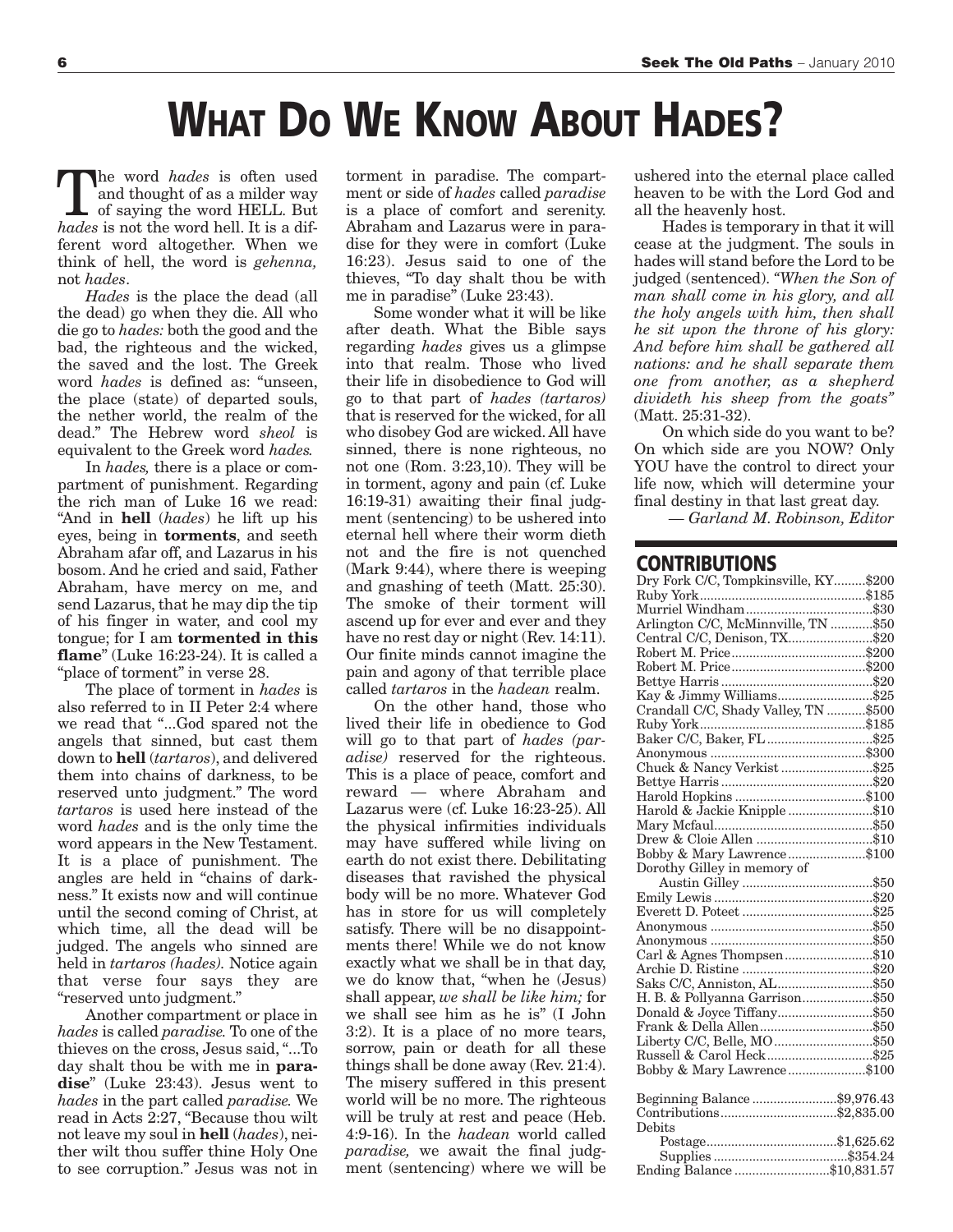## **FIVE THINGS GOD DOES NOT DO UNPARDONABLE**

*Roger D. Campbell*

**44** If the God of heaven truly is<br>all-powerful, then He can do<br>anything. Didn't Jesus say all-powerful, then He can do anything. Didn't Jesus say that with God all things are possible?" The truth is, the Bible describes the God of heaven as "the Lord Almighty" (II Cor. 6:18). And, yes, Jesus did proclaim that in the matter of being saved, "with God all things are possible" (Matt. 19:26). But, there are some things that God does not do because they are against His nature. There are yet other actions that He does not take because they are not in mankind's best interest. What are some things that God does not do?

First, *God does not lie.* Feeble, deceptive man is no match for the integrity of God. In Titus 1:2 we read about Him described as "God, that cannot lie." If God says it, then you know it is true. Since God is always true to His word, the Bible says,"God is faithful" (I Cor. 1:9).

Second, *God does not stop caring about people despite the sins they commit.* Make no mistake about it: God hates all forms of unrighteousness and holds us accountable for all of our actions (Heb. 1:9). But, He keeps on loving those that transgress His will. The Bible says, *"But God commendeth his love toward us, in that, while we were yet sinners, Christ died for us"* (Rom. 5:8). We might offend God, hurt God, and even anger God, but His love toward us does not change. What an amazing Being He is!

Third, *God does not get fooled.* A person might fool some folks some of the time, but he can never fool all the people all of the time. When it comes to God, no one fools God, ever! "Be not deceived; God is not mocked" (Gal. 6:7). Those things people think they have kept hidden as secrets; well, there are no secrets before Jehovah! Because God knows all things (I John 3:20), there is no "pulling the wool over" God's eyes.

Fourth, *God does not act contrary to what He has revealed to us in the Bible.* God's word, the Bible, is truth (John 17:17). Because He is the "LORD God of truth" (Psalm 31:5), God always acts in harmony with

truth. In view of that, we should never ask Him to do anything that goes against what He has told us in the Bible. For instance, in 2 Thessalonians 1:8,9 we read that those "that know not God, and that obey not the gospel of our Lord Jesus Christ" will be punished with everlasting destruction. Because that is true, I must not ask Him to do otherwise (or even in the back of my mind that He will), because it will not happen.

Fifth, *God does not reject anyone that comes to Him on His terms.* What color is my skin? What is my nationality? What is my religious background? What is my gender? When it comes to the salvation of <sup>a</sup> person's soul, none of these matters has one iota to do with it. You see, God wants every person to be saved (I Tim. 2:4), regardless of where they came from, what they look like, or how their life's history reads! Jesus said,"Come unto me all ye that labor and are heavy laden, and I will give you rest" (Matt. 11:28).

The Lord's invitation is for all; whosoever will, let him come! The only way to have our past sins forgiven by the blood of Jesus is to come on the conditions that He sets forth in His word. It is not our will, but God's that must be done. The New Testament teaches that in order to be saved, <sup>a</sup> lost person must **believe** that Jesus is the Son of God (John 20:30,31), **repent** of past sins (Acts 2:38), **confess faith** in Jesus (Rom. 10:10), and be **immersed in water** (Acts 22:16). After one becomes <sup>a</sup> Christian, the Lord wants him to **live faithfully,** trusting in and living for the Lord God.

*4889 Bates Pike SE Cleveland, TN 37323*

- *• "Arise and be baptized and way away thy sins"* (Acts 22:16)
- *• "Baptism doth also now save us"* (I Peter 3:21).

**PLEASE SEND US YOUR CHANGE OF ADDRESS**

# **SIN**

Sexus said about a certain sin, "it shall be forgiven him" (Matt.<br>12:32). John said, "there is a sin<br>unto death: not concerning this do I esus said about a certain sin. "it shall be forgiven him" (Matt. 12:32). John said, "there is a sin say that he should make request… and there is a sin not unto death" (1 John 5:16). Paul said, regarding some who fall away, "it is impossible to renew them again unto repentance" (Heb. 6:6).

What is the unpardonable sin? It is not a single act or transgression. A single act may be a culmination of a long journey to that condition of heart where one is beyond redemption. It is not a sin over which you are *troubled.* The very fact that you are troubled shows that you have not gone beyond redemption. If you are troubled you have not sinned away your day of grace. It is not the sin of *impulse* or *passion.* David made a great mistake for which he was forgiven.

The unpardonable sin is a condition of the heart and not a single act. When one's heart becomes so corrupt and hardened that he cannot be moved to repentance, he has passed the point of redemption. If someone asked you to pray for him it is evident that he or she is not past the point of redemption. Jesus said, "out of the abundance of the heart the mouth speaketh" (Matt. 12:34). Those who "blasphemed the Holy Spirit" were corrupt at heart. Their hearts were so hardened that they could not be moved. Such a condition makes it impossible to be saved because they cannot be prompted to repent. It is impossible to "renew some again to repentance." If they could be made to repent they could be saved. The hearts of those to whom Jesus speaks in Matthew 12 were past being moved to repentance. They were malignant souls who were chronic, confirmed, and habitual opposers of truth. Only such characters could do as they did. And since they could not be moved to repentance they could not be saved. The way they spoke against the Holy Spirit showed the condition of their hearts.

— *G.K. Wallace, deceased*